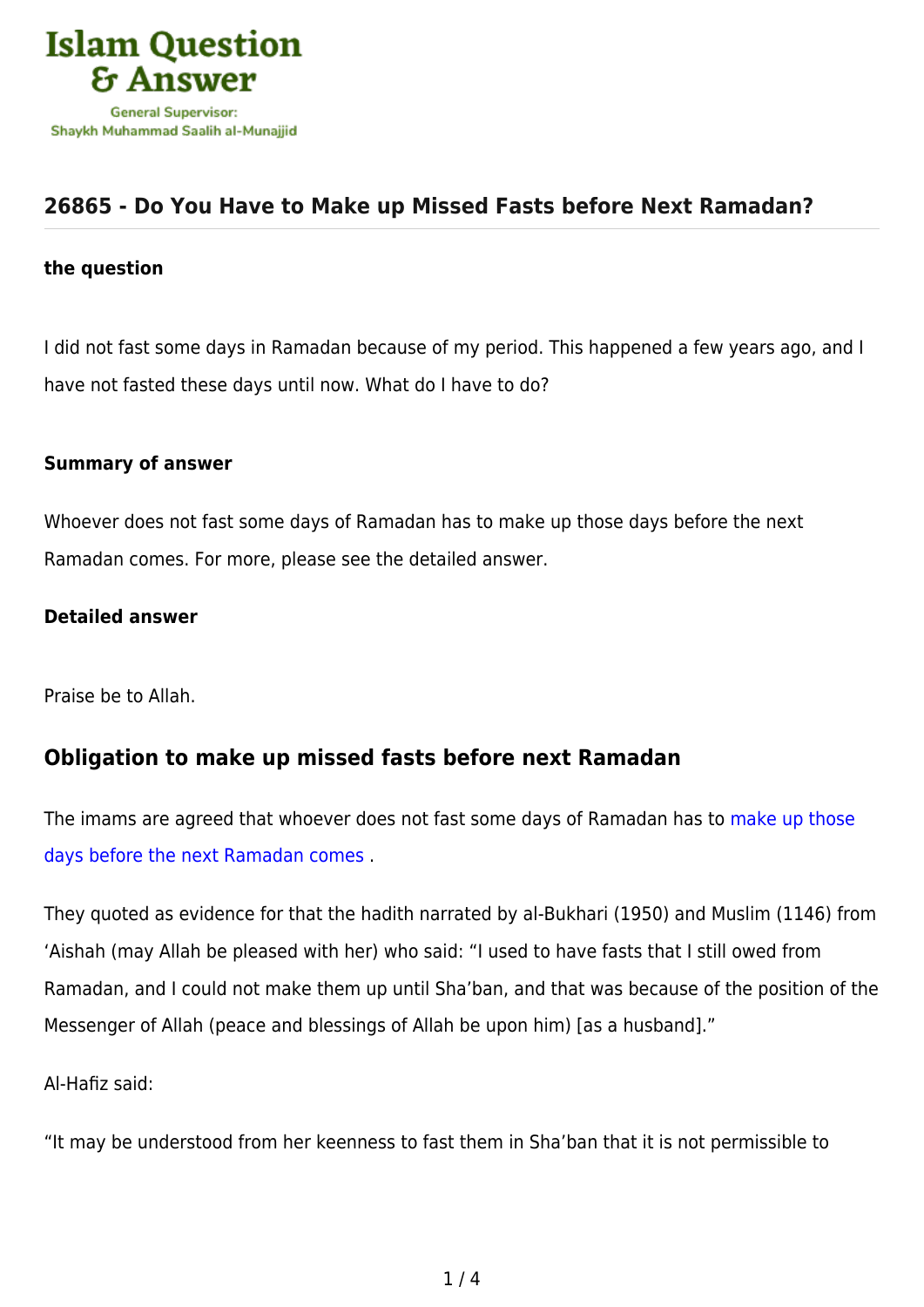

delay making up fasts until the next Ramadan begins."

# **Scenarios of delaying making up missed fasts until next Ramadan**

If a person delays making up fasts until Ramadan begins, one of the following two scenarios must apply.

- 1. The delay is for a reason, such as being sick and the sickness lasting until the following Ramadan begins. There is no sin on a person for delaying in this case, because he has an excuse, and he only has to make up for the days missed. So he should make up the number of days that he did not fast.
- 2. There is no reason for the delay, such as when a person was able to make up the fasts but he did not do so before the following Ramadan began.

This person is sinning by failing to make up the fasts with no excuse.

## **Delaying making up fasts until next Ramadan: Is fidyah a must?**

The imams are agreed that he must make up the fasts, but they differed as to whether along with making up the fasts [he must also feed one poor person](https://islamqa.com/en/answers/95736) for each day or not.

Malik, al-Shaf'i and Ahmad said that [he must feed a poor person](https://islamqa.com/en/answers/49944) , and they quoted as evidence for that the reports narrated from some of the Sahabah such as Abu Hurayrah and Ibn 'Abbas (may Allah be pleased with them).

Imam Abu Hanifah (may Allah have mercy on him) was of the view that he does not have to [feed a](https://islamqa.com/en/answers/43268) [poor person](https://islamqa.com/en/answers/43268) as well as making up the fasts.

He quoted as evidence the fact that Allah commands the one who does not fast in Ramadan only to [make up the missed fasts](https://islamqa.com/en/answers/112102) , and He did not mention [feeding a poor person](https://islamqa.com/en/answers/39234) . Allah says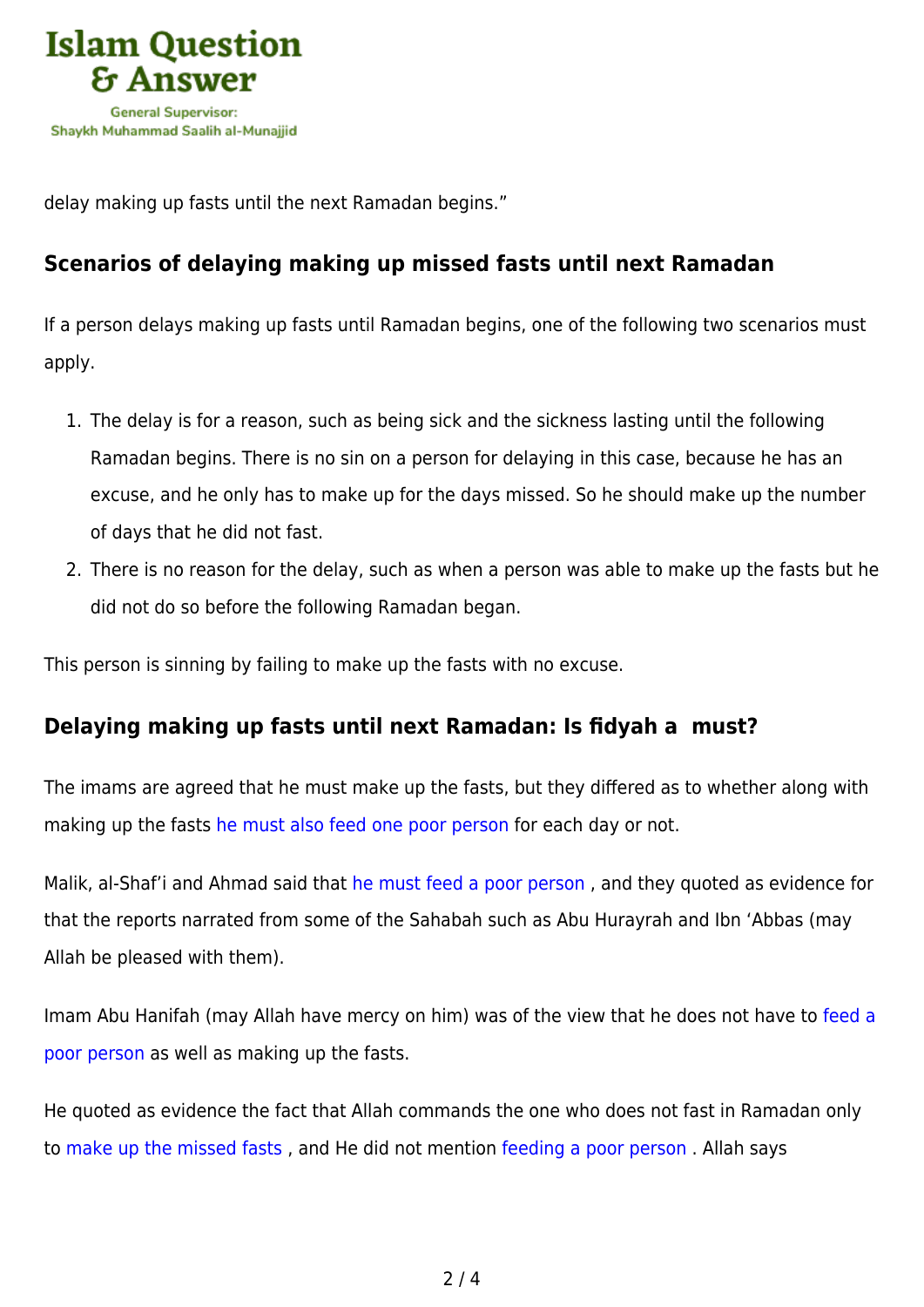

(interpretation of the meaning):

"and whoever is ill or on a journey, the same number [of days which one did not observe Sawm (fasts) must be made up] from other days." [al-Baqarah 2:185] (See al-Majmu', 6/366; al-Mughni, 4/400)

This second view was also favoured by Imam al-Bukhari (may Allaah have mercy on him). He said in his Sahih:

Ibrahim (i.e., al-Nakha'i) said: If a person neglects (to make up missed fasts) until the next Ramadan comes, he should fast the missed days of both months. But he did not think that he has to feed a poor person. There was also a mursal report from Abu Hurayrah and Ibn 'Abbas which says that he should also feed a poor person. Then al-Bukhari said: But Allah does not mention feeding a poor person, rather He says (interpretation of the meaning):

"…the same number [of days which one did not observe Sawm (fasts) must be made up] from other days." [al-Baqarah 2:185]

Shaykh Ibn 'Uthaymin (may Allah have mercy on him) said, when noting that it is not obligatory to feed a poor person:

"With regard to the words of the Sahabah, their use as evidence is subject to further discussion if it goes against the apparent meaning of the Quran. In this case, saying that it is obligatory to feed a poor person goes against the apparent meaning of the Quran, because Allah only enjoined making up the same number from other days, and He did not mention more than that. Based on this, we should not oblige the slaves of Allah to do any more than they need to fulfil their duty. But what was narrated from Ibn 'Abbas and Abu Hurayrah may be interpreted as referring to what is mustahabb, not what is obligatory. The correct view with regard to this issue is that a person does not have to do anything more than making up the missed fasts, but he is sinning if he delays doing